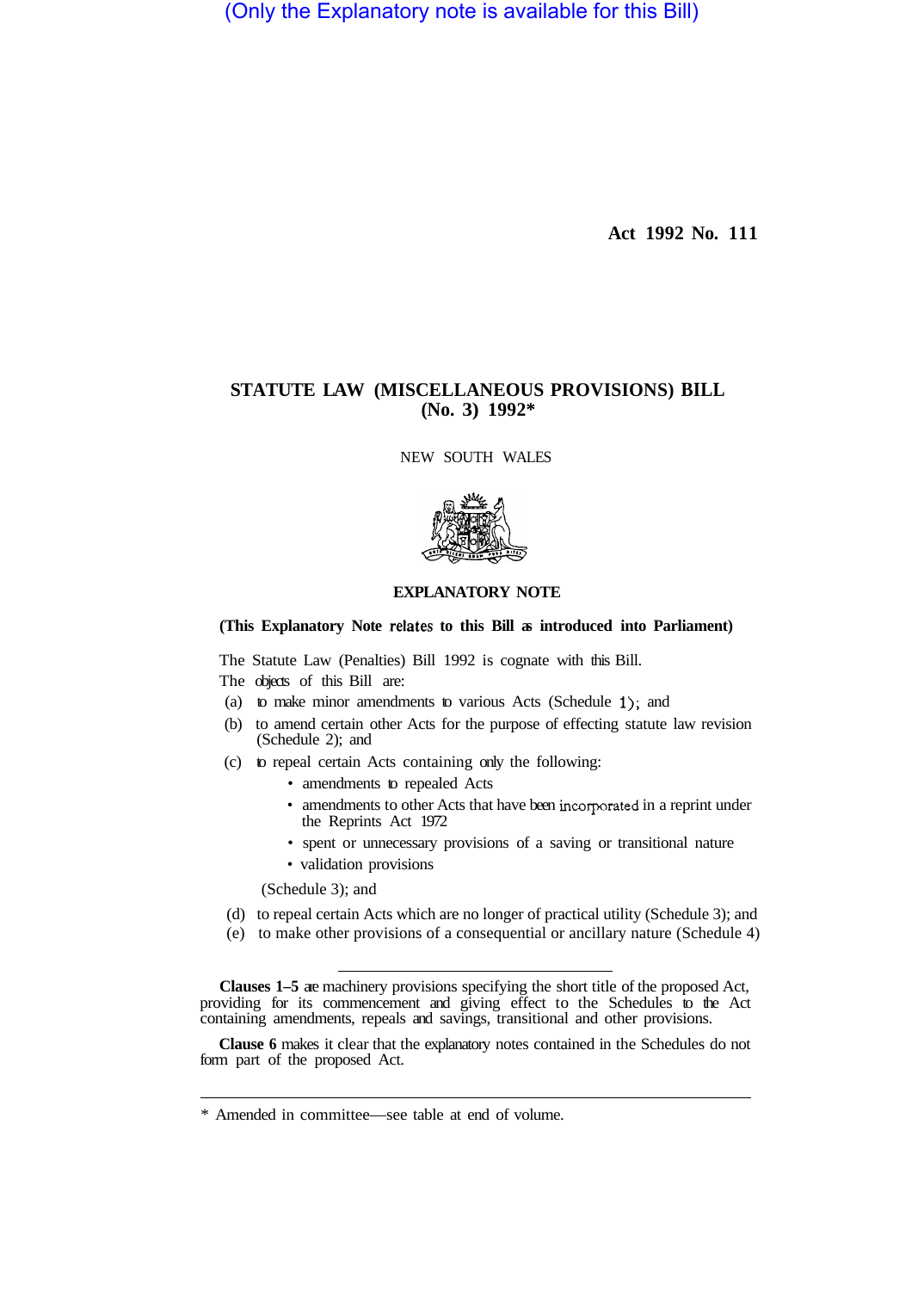*Statute Law (Miscellaneous Provisions) (No. 3) 1992 [Act 1992 No. 111]* 

## **SCHEDULE 1—MINOR AMENDMENTS**

**Schedule 1** makes amendments to the following Acts:

Area Health Services Act 1986 No. 50 Catchment Management Act 1989 No. 235 Chiropractors and Osteopaths Act 1991 No. 7 Coal Industry Act 1946 No. 44 Community Justice Centres Act 1983 No. 127 Credit Act 1984 No. 94 Credit (Administration) Act 1984 No. 95 Crown Prosecutors Act 1986 No. 208 Director of Public Prosecutions Act 1986 No. 207 Electricity Act 1945 (1946 No. 13) Ethnic Affairs Commission Act 1979 No. 23 Food Act 1989 No. 231 Funeral Funds Act 1979 No. 106 Grain Marketing Act 1991 No. 15 Jury Act 1977 No. 18 Land and Environment Court Act 1979 No. 204 Meat Industry Act 1978 No. 54 Mental Health Act 1990 No. 9 Mining Act 1992 No. 29 Motor Vehicle Repairs 1980 No. 71 physiotherapists Registration Act 1945 No. 9 Podiatrists Act 1989 No. 23 Police Regulation (Superannuation) Act 1906 No. 28 Psychologists Act 1989 No. 51 Public Authorities (Financial Arrangements) Act 1987 No. 33 Public Defenders Act 1969 No. 60 Supreme Court Act 1970 No. 52 University of Western Sydney Act 1988 No. 90 Valuation of Land Act 1916 No. 2 Valuers Registration Act 1975 No. 92 Victims Compensation Act 1987 No. 237 Vocational Education and Training Accreditation Act 1990 No. 120

The amendments to each Act are explained in detail in the explanatory note relating to the Act concerned set out in Schedule 1.

Where necessary, provisions of a saving or transitional nature relating to the amendment concerned have also been set out in Schedule 1.

#### **SCHEDULE 2—AMENDMENTS BY WAY OF STATUTE LAW REVISION**

**Schedule 2** amends certain other Acts for the purpose of effecting statute law revision. A number of other amendments are made relating to formal drafting matters and minor corrections.

The amendments to each Act are explained in detail in the explanatory note relating to the Act Concerned set out in Schedule 2.